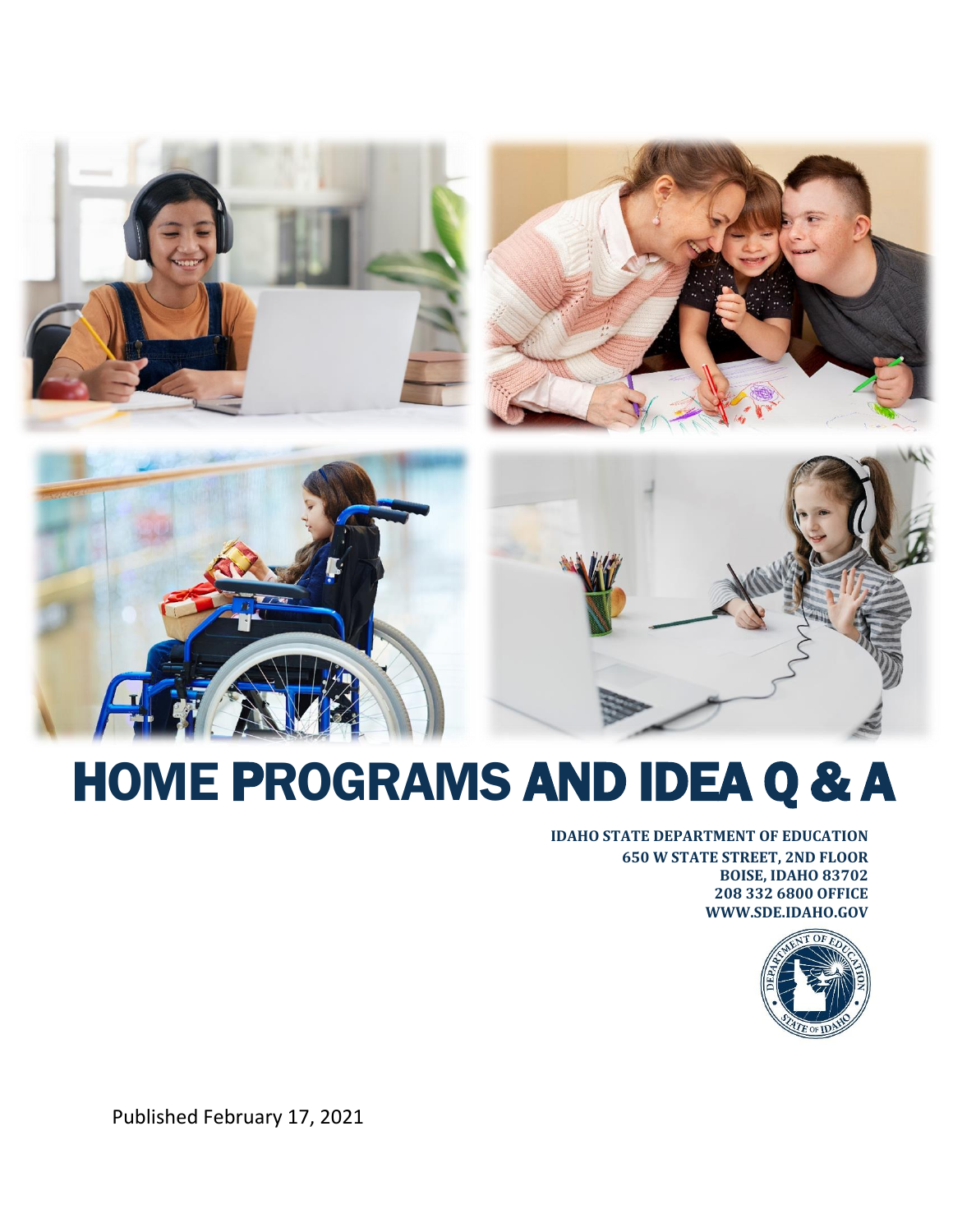*In an effort to provide parents with more choice, school districts may consider contracting with private on-line home programs in order to offer choice to parents residing within and outside of the district boundaries. Before entering into contracts with private organizations, it is important that Idaho school districts investigate the services provided, particularly the special education services provided to students with disabilities and ensure that the Individuals with Disabilities Education Act (IDEA) mandates can be met.*

*This Q & A provides an overview for Idaho school districts regarding their obligations under the IDEA to provide appropriate educational services to students with disabilities and the possible problems that can occur when contracting with private organizations to provide the educational services that the district would otherwise provide.*

*In a joint letter, the Office for Special Education Programs and the Office for Special Education and Rehabilitative Programs clarified the responsibilities of public schools when students are enrolled in a virtual school:*

*The Requirements of IDEA apply to SEAs [State Education Agencies] and LEAs [Local Education Agencies] regardless of whether a child is enrolled in a virtual school that is a public school of the LEA or a public school that is constituted as an LEA by the State. . . . If a virtual school is a public school of an LEA, the LEA is the entity that would generally be responsible for ensuring that the requirements of Part B are met by that virtual school for children with disabilities participating in the virtual school's program. <sup>1</sup>*

# <span id="page-1-0"></span>**Table of Contents**

<sup>1</sup> *Dear Colleague Letter*, 68 IDELR 108 (OSERS/OSEP 2016).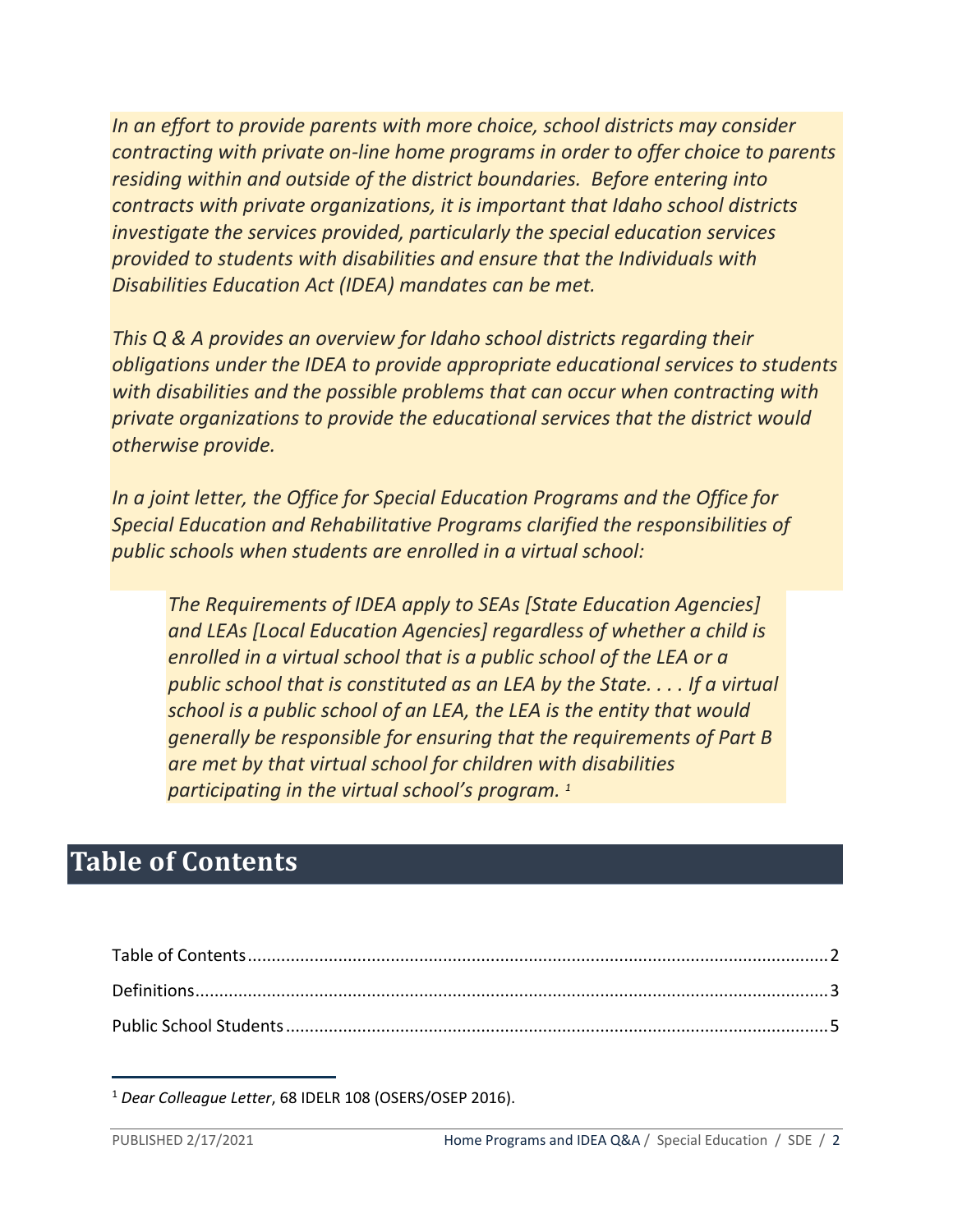# <span id="page-2-0"></span>**Definitions**

For the purposes of this Q & A, the following definitions apply:

| Term                                        | <b>Definition</b>                                                                                                                                                                                                                                                                                                               |
|---------------------------------------------|---------------------------------------------------------------------------------------------------------------------------------------------------------------------------------------------------------------------------------------------------------------------------------------------------------------------------------|
| Curricular materials                        | Textbook and instructional media, including software,<br>audio/visual media and internet resources. <sup>2</sup>                                                                                                                                                                                                                |
| Enrollment                                  | Those students attending an Idaho school district by following the<br>enrollment process established by its board.                                                                                                                                                                                                              |
| Free Appropriate Public Education<br>(FAPE) | The provision of special education and related services that are:<br>1) provided at public expense without charge to the parent and<br>provided under public supervision and direction; 2) meet the<br>standards of the Idaho State Department of Education (SDE); 3)<br>include an appropriate preschool, elementary school or |

<sup>2</sup> Idaho Code 33-118A.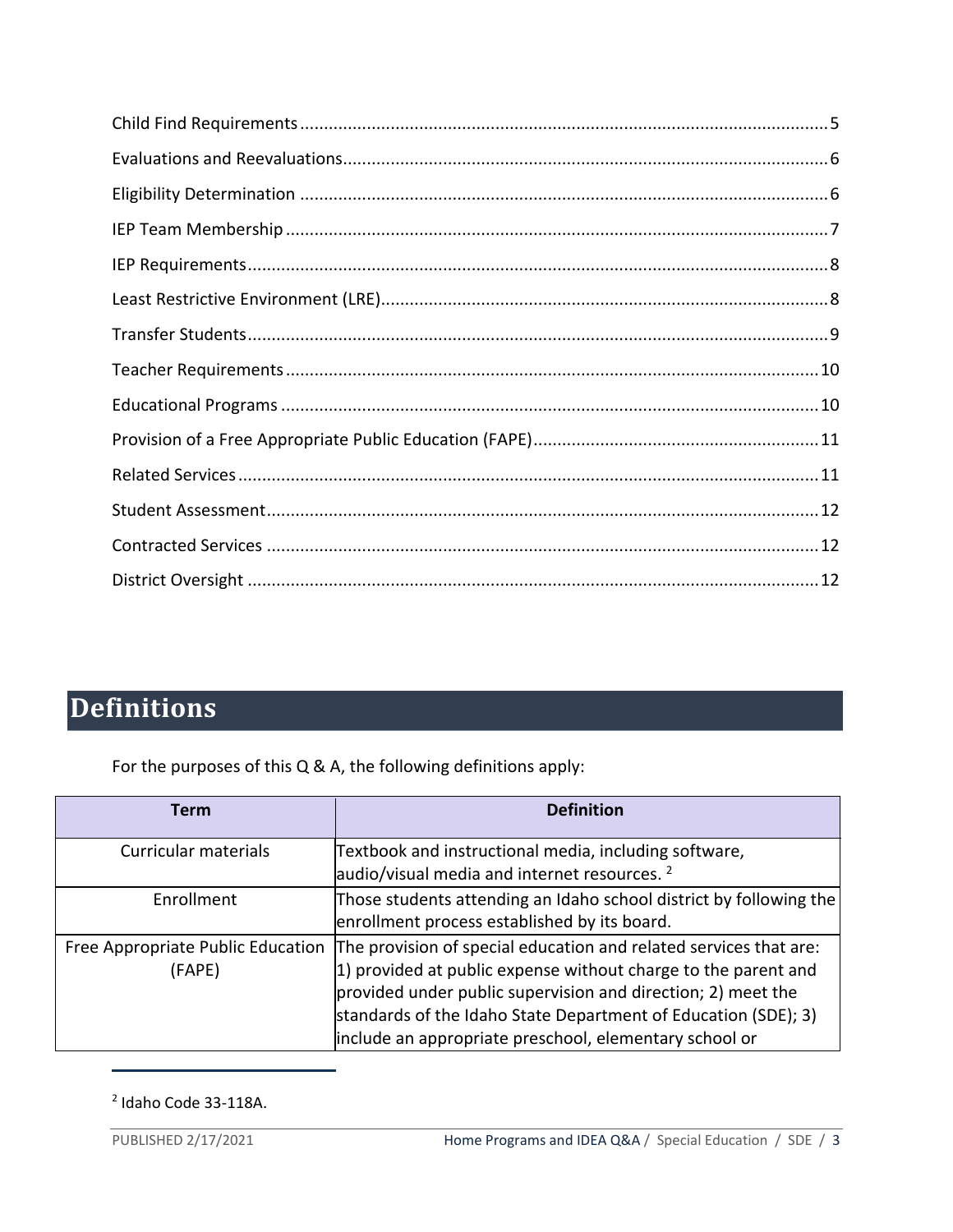|                                       | secondary school education in Idaho; and 4) are provided in<br>conformity with an IEP. 3                                                                                                                                                                                                                                                                                                                           |
|---------------------------------------|--------------------------------------------------------------------------------------------------------------------------------------------------------------------------------------------------------------------------------------------------------------------------------------------------------------------------------------------------------------------------------------------------------------------|
| General education curriculum          | The curriculum that is designed for all students, usually consisting<br>of a common core of subjects and curriculum areas adopted by an<br>Idaho school district that are aligned to the Idaho Achievement<br>Standards or district standards. The general education curriculum<br>is defined by either the Idaho Achievement Standards or the<br>district content standards if they are as rigorous. <sup>4</sup> |
| Home Program                          | A public school district program offered in the home through an<br>on-line program.                                                                                                                                                                                                                                                                                                                                |
| Homebound placement                   | An educational setting determined to be the least restrictive<br>environment by a student's IEP team, often provided in the home<br>setting. <sup>5</sup>                                                                                                                                                                                                                                                          |
| Homeschooled student                  | A student not attending a public or private school and receiving<br>educational instruction in a home school setting under the<br>direction of the student's parent. <sup>6</sup>                                                                                                                                                                                                                                  |
| Idaho school district                 | A traditional school district or a public charter school in Idaho<br>authorized by state law to provide educational services to public<br>elementary or secondary students. A school district is also defined<br>as a local educational agency (LEA). <sup>7</sup>                                                                                                                                                 |
| <b>Idaho Special Education Manual</b> | A manual developed by the Idaho State Department of Education<br>and approved by the Idaho State Board of Education which Idaho<br>school districts have adopted as policy. <sup>8</sup>                                                                                                                                                                                                                           |

<sup>3</sup> 34 CFR 300.17; *Idaho Special Education Manual 2018*, Glossary at xix.

<sup>4</sup> *Idaho Special Education Manual 2018*, Glossary at xx.

<sup>5</sup> *Idaho Special Education Manual 2018*, Glossary at xx.

<sup>6</sup> IDAPA 08.02.03.118; Idaho Code 33-202.

<sup>7</sup> 34 CFR 300.28; Idaho Code 33-301 *et seq.*

<sup>8</sup> **[Idaho Special Education Manual](https://sde.idaho.gov/sped/files/shared/Idaho-Special-Education-Manual-2018-Final.pdf)**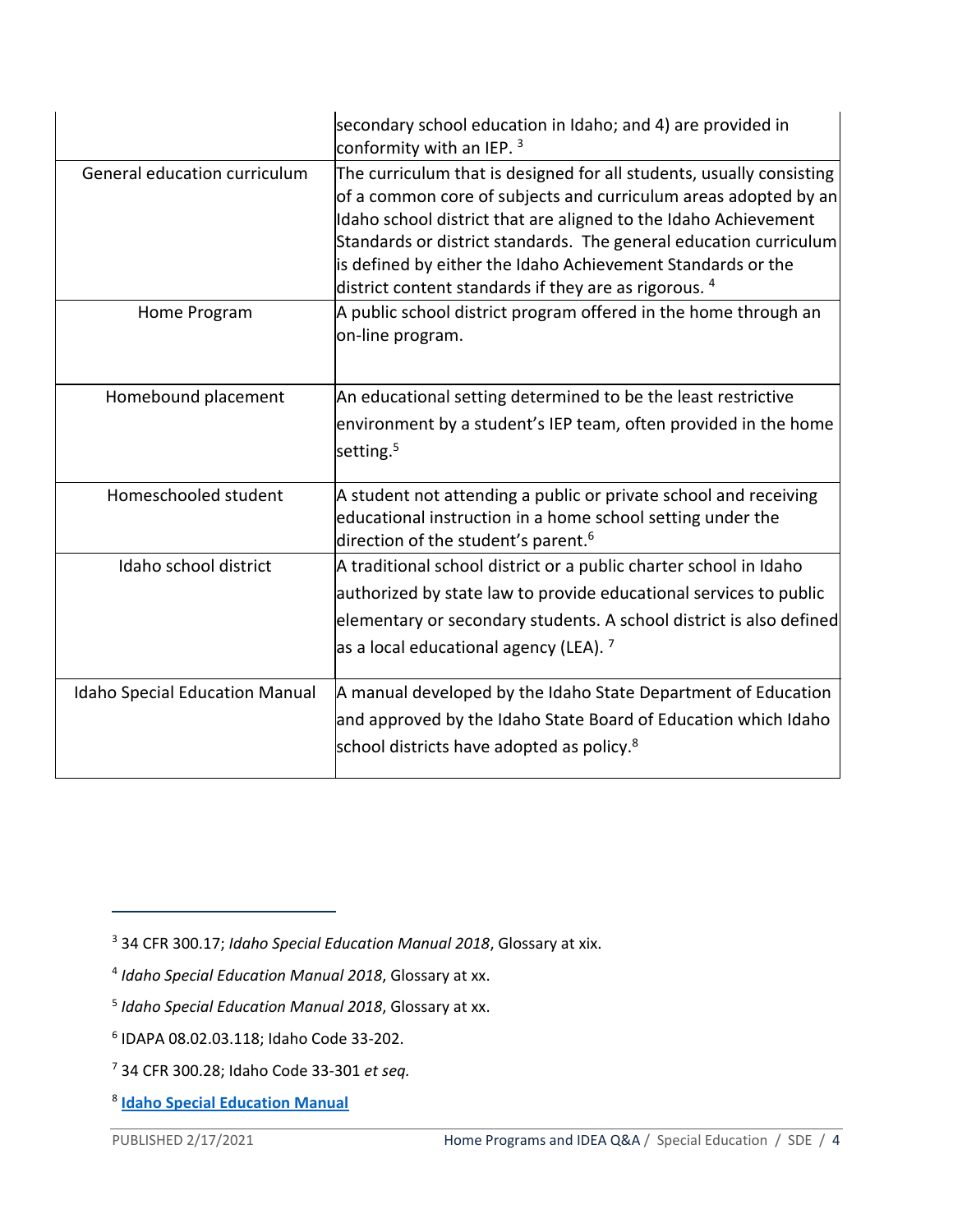| Individuals with Disabilities<br><b>Education Act (IDEA)</b> | $A$ federal law ensuring services to children with disabilities. <sup>9</sup>                                                                                                                                                                                                                                       |
|--------------------------------------------------------------|---------------------------------------------------------------------------------------------------------------------------------------------------------------------------------------------------------------------------------------------------------------------------------------------------------------------|
| Parent                                                       | A biological or adoptive parent, a foster parent, a guardian<br>authorized to act as a child's parent, an individual acting in the<br>place of the biological or adoptive parent with whom the child<br>lives or is legally responsible for the child's welfare, or an<br>appointed surrogate parent. <sup>10</sup> |
| Public school student                                        | An individual who meets the definition of school age, is attending<br>preschool through grade twelve, and is enrolled in an Idaho public<br>school district. <sup>11</sup>                                                                                                                                          |

# <span id="page-4-0"></span>**Public School Students**

#### **1 Are the students enrolled in a district's Home Program considered public school students?**

Yes. Students enrolled in an Idaho school district, regardless of the educational program they attend, are Idaho public school students.

#### **2 Can the students enrolled in a district's Home Program be considered homeschooled students?**

No. Since the students attending a district's Home Program are enrolled in the district's Home Program, those students are Idaho public school students.

# <span id="page-4-1"></span>**Child Find Requirements**

#### **1 Does the district have a child find obligation for students attending a district's Home Program?**

Yes. Because students attending a district's Home Program are public school students, all of the IDEA requirements apply to those students, including the child find obligation. A district must

<sup>9</sup> *Idaho Special Education Manual 2018*, Glossary at xxii.

<sup>10</sup> 34 CFR 300.30.

 $11$  Idaho Code 33-201.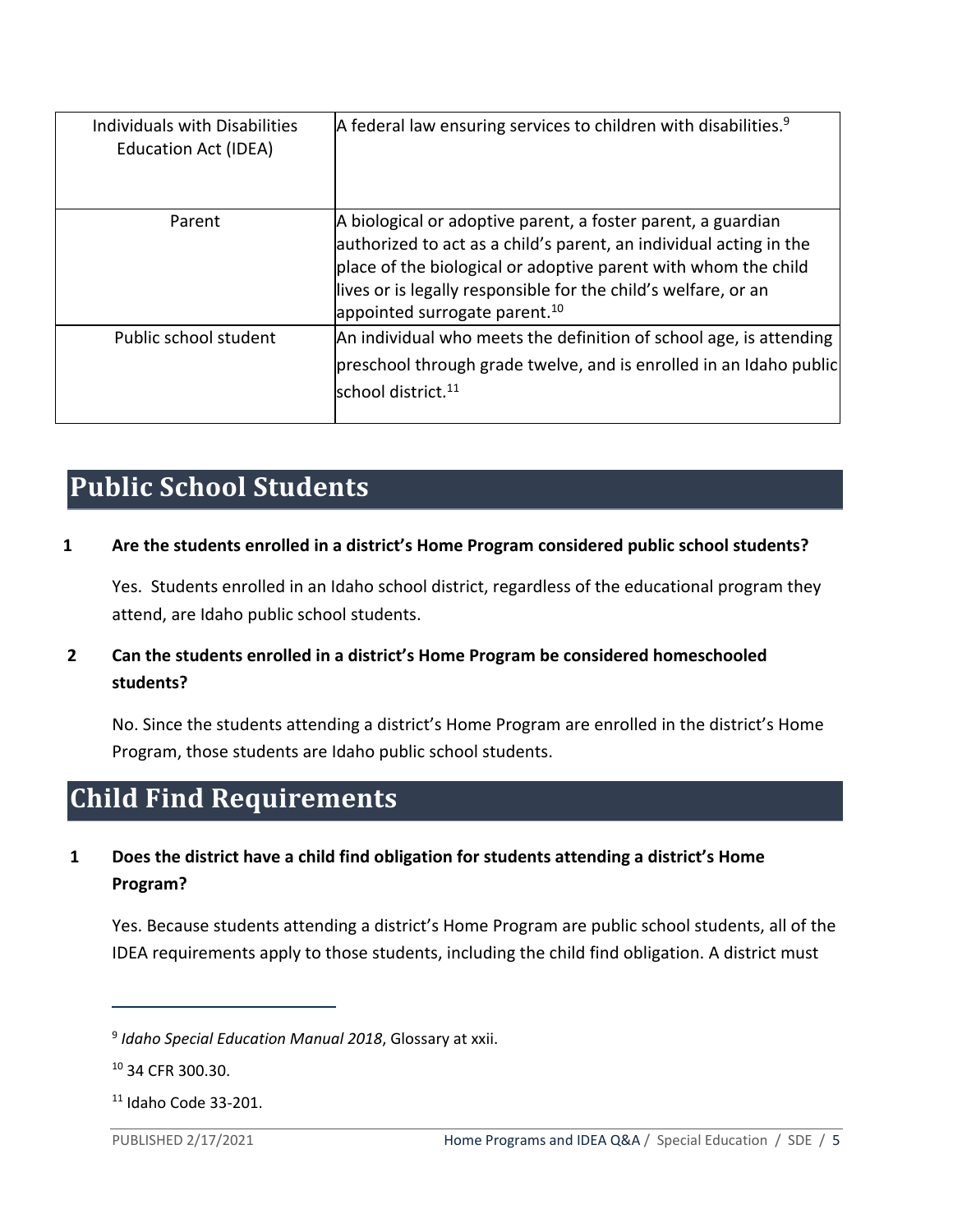have child find policies and procedures in effect to ensure that all children with disabilities, including those who attend virtual schools, who are in need of special education and related services, regardless of the severity of their disability, are identified, located, and evaluated.<sup>12</sup>

#### **2 Can a district rely on a parent's referral for special education services and meet its child find obligation?**

No. Reliance on referrals by parents that their child might have a disability should not be the primary vehicle for meeting IDEA's child find requirements.<sup>13</sup>

### <span id="page-5-0"></span>**Evaluations and Reevaluations**

**1 Is an Idaho school district obligated to evaluate and/or reevaluate a student with a disability who is enrolled in its Home Program?**

Yes. The district's responsibilities include implementing the evaluation and reevaluation requirements.<sup>14</sup>

# <span id="page-5-1"></span>**Eligibility Determination**

**1 Is an Idaho school district obligated to determine whether a student with a disability enrolled in its Home Program is eligible for special education services?**

Yes. Upon completion of the administration of assessments and other evaluation measures, the district's responsibilities include ensuring that a group of qualified professionals and the parent of the child determine whether the child is a child with a disability.<sup>15</sup>

**2 How should eligibility for special education be determined if a student enrolling in an Idaho school district's Home Program was homeschooled prior to enrollment?**

In determining eligibility, the evaluation team must draw upon information from a variety of sources, including aptitude and achievement tests, parent input, and teacher

<sup>12</sup> 34 CFR 300.200-300.201.

<sup>13</sup> *Dear Colleague Letter*, 68 IDELR 108 (OSERS/OSEP 2016).

<sup>14</sup> 34 CFR 300-301-300.305.

<sup>15</sup> 34 CFR 300.301-300.305.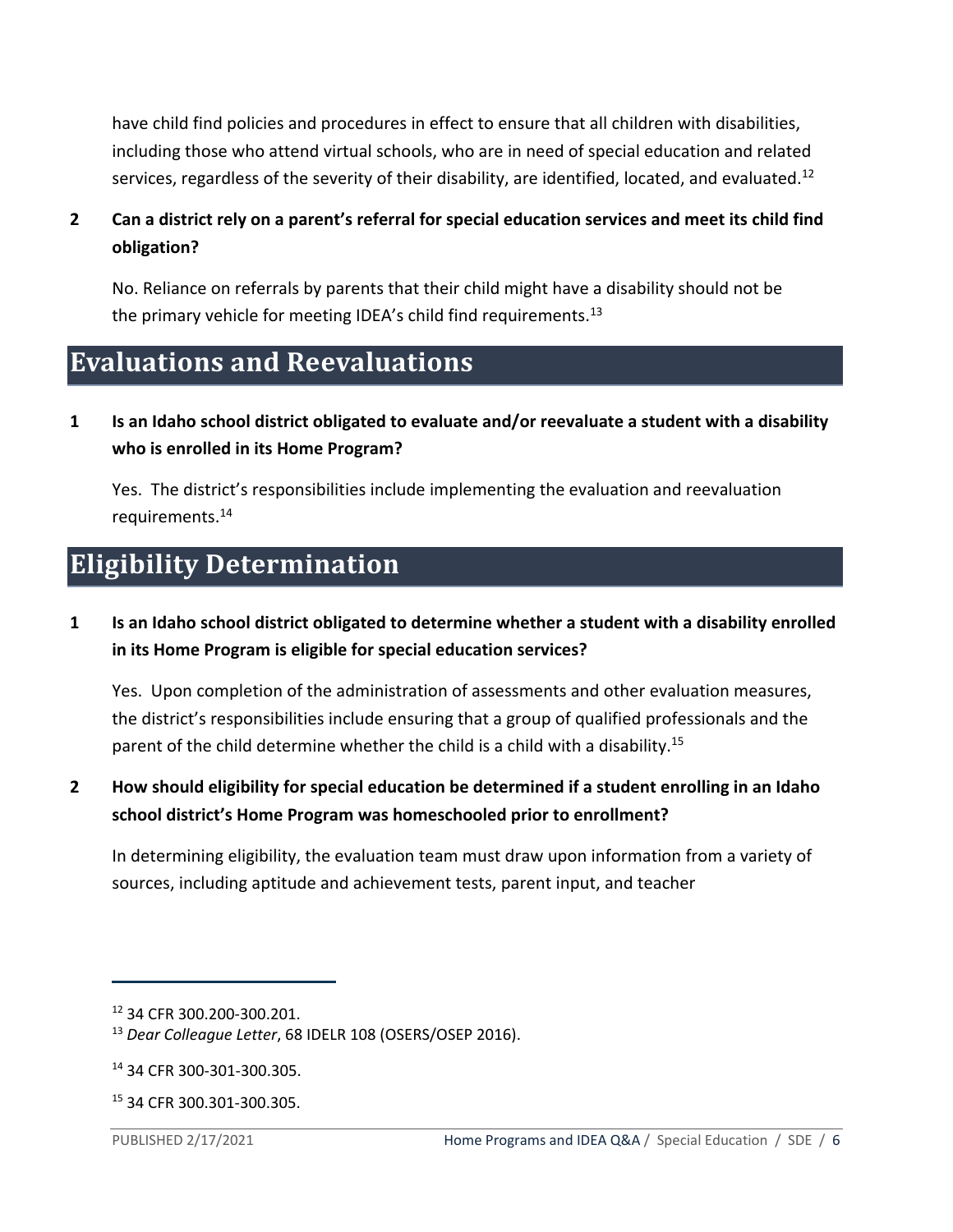recommendations, as well as information about the student's physical condition, social or cultural background, and adaptive behavior.<sup>16</sup>

## <span id="page-6-0"></span>**IEP Team Membership**

#### **1 Can the IEP team membership change when a student enrolls in a district's Home Program?**

It depends on what change occurs. The individuals who attend IEP meetings can change, but the team membership must contain the appropriate positions within the district as listed below.

The IDEA requires that a student's IEP team consist of the following:

- The parents;
- Not less than one regular education teacher of the child (if the child is, or may be, participating in the regular education environment);
- Not less than one special education teacher of the child, or where appropriate, not less than one special education provider of the child;
- A representative of the district who:
	- $\circ$  Is qualified to provide, or supervise the provision of specially designed instruction to meet the unique needs of children with disabilities;
	- o Is knowledgeable about the general education curriculum; and
	- o Is knowledgeable about the availability of resources of the district.
- An individual who can interpret the instructional implications of evaluation results;
- At the discretion of the parent or district, other individuals who have knowledge or special expertise regarding the child; and
- Whenever appropriate, the child with a disability.<sup>17</sup>

Additional IEP team members must also be included in certain circumstances, including: when determining whether a student suspected of having a specific learning disability or autism is a child with a disability;<sup>18</sup> when the purpose of an IEP meeting will include consideration of postsecondary transition services<sup>'19</sup> when a student who previously received IDEA Part C

 $16$  34 CFR 300.306(c)(i).

<sup>17</sup> 34 CFR 300.321.

<sup>18</sup> 34 CFR 300.308; *Idaho Special Education Manual 2018* at 46.

<sup>19</sup> 34 CFR 300.321(b)(1).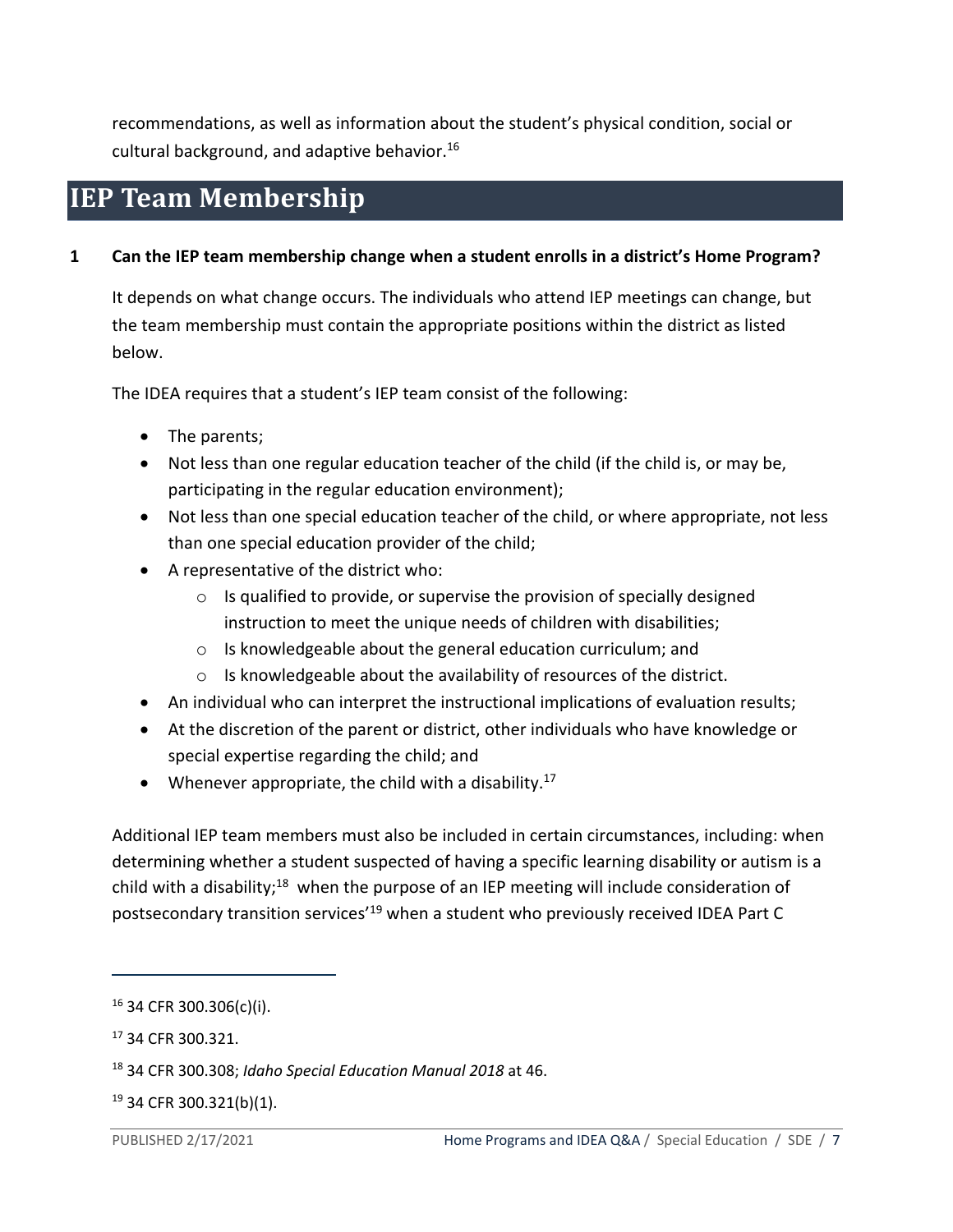services becomes eligible for Part B services at age 3;<sup>20</sup> and when a district considers placing a student in a private school or facility.<sup>21</sup>

#### **2 Can a parent act as the general education or special education teacher in an IEP meeting?**

No. A parent's role in an IEP team meeting is to participate meaningfully as a member of the child's IEP team.<sup>22</sup> General education and special education teachers participating in IEP team meetings are district employees or contracted individuals and have specific responsibilities as IEP team members.<sup>23</sup>

### <span id="page-7-0"></span>**IEP Requirements**

#### **1 Must an Idaho school district ensure that all IEP requirements are met for a student with a disability enrolled in its Home Program?**

Yes. A district's responsibilities include ensuring that all IEP requirements are met, including those governing IEP content, IEP team participants, parent participation, when IEPs must be in effect, consideration of special factors, the development, review, and revision of IEPs, secondary transition services and participation in State and districtwide assessment programs.<sup>24</sup>

### <span id="page-7-1"></span>**Least Restrictive Environment (LRE)**

#### **1 What obligation does an Idaho district have to ensure LRE is met, since the Home Program is only offered on-line?**

An Idaho school district offering a Home Program is obligated to implement the requirements regarding education in the LRE, including ensuring the availability of a continuum of alternative placements to provide special education and related services.<sup>25</sup> Each student's IEP must also

<sup>25</sup> 34 CFR 300.114-300.117.

<sup>20</sup> 34 CFR 300.321(f).

 $21$  34 CFR 300.325(a).

<sup>22</sup> 34 CFR 300.501(b).

 $23$  71 Fed. Reg. 46,669-70 (2006); 34 CFR 300.324(a)(3).

<sup>24</sup> 34 CFR 300.320-300.324; *Dear Colleague Letter*, 68 IDELR 108 (OSERS/OSEP 2016).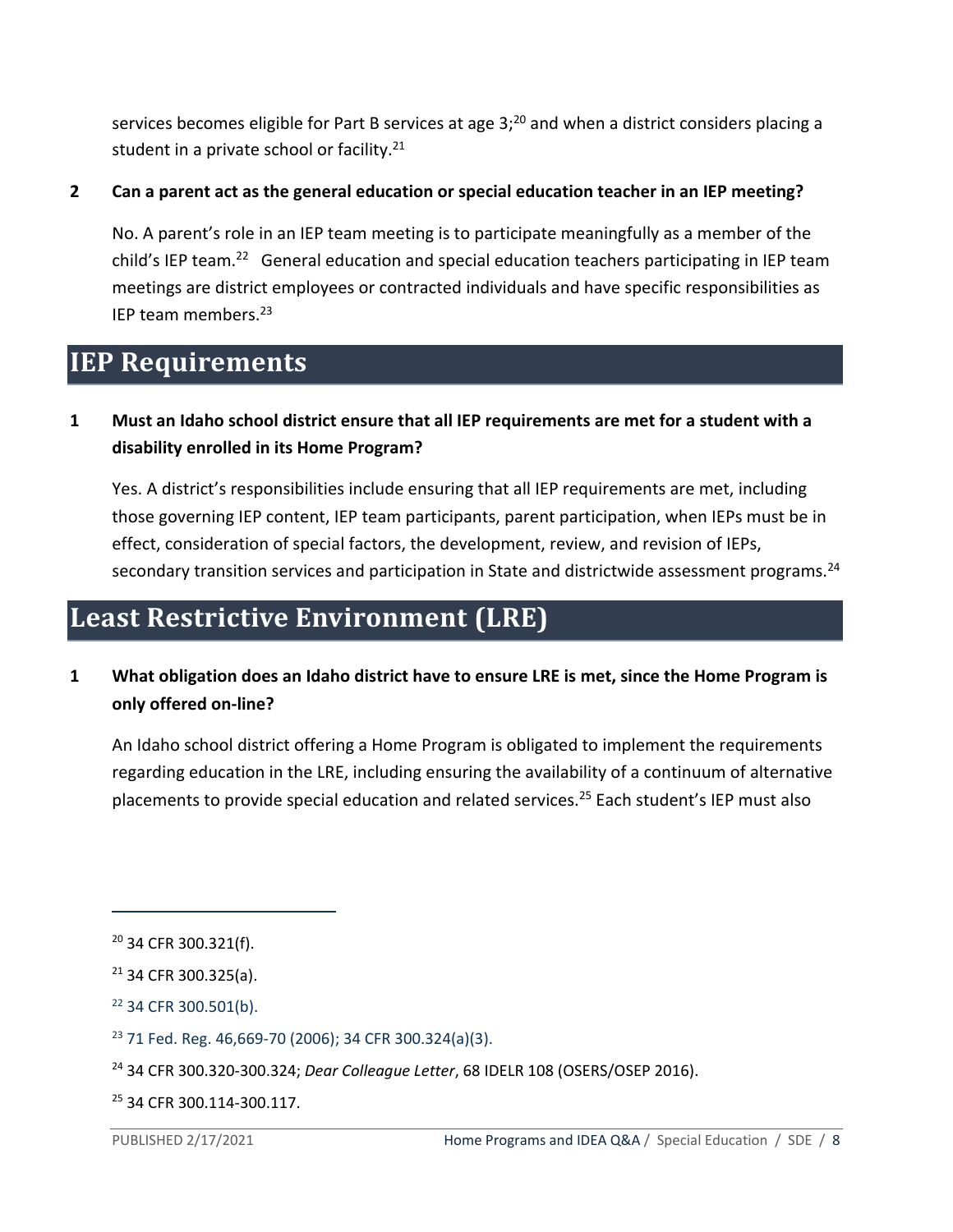include an explanation of the extent to which the student will not participate with nondisabled students in the regular class and not participate in extracurricular and nonacademic activities.<sup>26</sup>

#### **2 What must occur if a student's IEP team determines that the district's Home Program does not provide the student with FAPE?**

In the event a student's IEP team determines that the district's Home Program does not provide FAPE, the IEP must identify the educational services and placement that does provide FAPE and provide the parents with Prior Written Notice regarding the IEP team's determination. In such a case, the parent may choose to have the student's IEP implemented in the placement determined by the IEP team or may choose to withdraw the student from special education and enroll the student in the Home Program.

### <span id="page-8-0"></span>**Transfer Students**

#### **1 What obligation does an Idaho school district have to a student who transfers to its Home Program from another Idaho school district with an existing IEP?**

When a student with an IEP transfers within the same school year from another Idaho school district and enrolls in a district's Home Program, the receiving district, in consultation with the student's parents, must provide FAPE, including services comparable to those described in the student's interim IEP until the district: 1) adopts the student's IEP from the previous Idaho school district; or 2) develops, adopts, and implements a new IEP.<sup>27</sup> Further, specific timelines must be followed.

#### **2 What obligation does an Idaho school district have to a student who transfers to its Home Program from an out-of-state school district with an existing IEP?**

If a student with an existing IEP transfers from out-of-state to an Idaho school district's Home Program within the same school year, the Idaho school district, in consultation with the student's parents, must provide FAPE to the student, including services comparable to those described in the student's interim IEP, until the district: 1) conducts an evaluation if determined to be necessary; and 2) develops, adopts and implements a new IEP, if appropriate.<sup>28</sup> Further, specific timelines must be followed.

<sup>26</sup> 34 CFR 300.320(a)(4).

<sup>27</sup> 34 CFR 300.323(e); *Idaho Special Education Manual* (2018) at 90.

<sup>28</sup> 34 CFR 300.323(f); *Idaho Special Education Manual* (2018) at 91.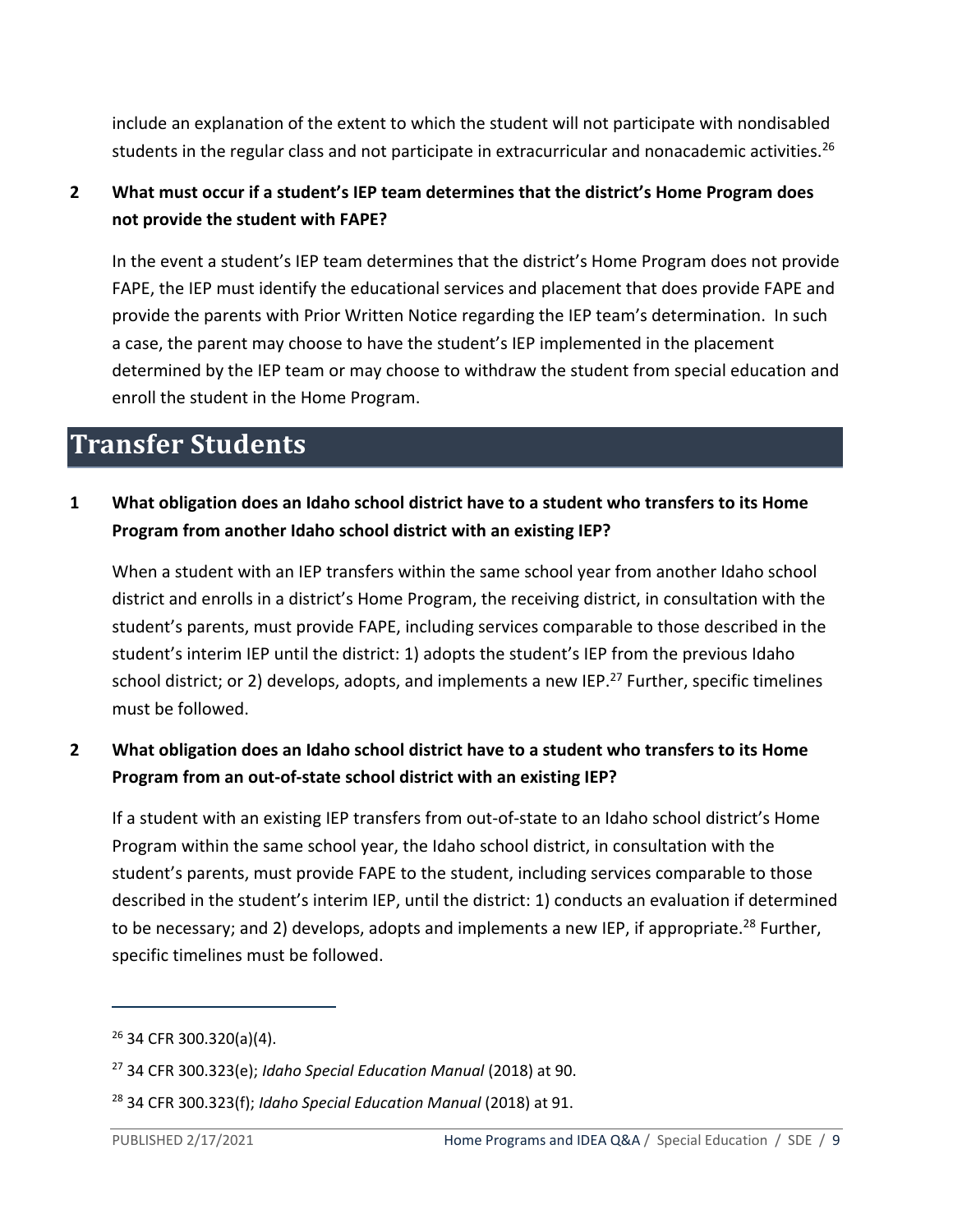# <span id="page-9-0"></span>**Teacher Requirements**

**1 Can the parent of a student with a disability attending an Idaho school district's Home Program serve as the student's general education or special education teacher or as a service provider?**

No, unless the parent is certified in Idaho as a teacher or a service provider and is an employee of the school district or is contracted to provide appropriate educational services. Every person who serves in any Idaho elementary or secondary school in the capacity of a teacher must hold a teaching certificate issued under the authority of the Idaho State Board of Education.<sup>29</sup> Additionally, the IDEA requires that personnel providing special education are appropriately and adequately prepared and trained, and must have the content, knowledge, and skills to serve students with disabilities.<sup>30</sup>

### <span id="page-9-1"></span>**Educational Programs**

#### **1 Is a student enrolled in an Idaho school district's Home Program the same as a homebound student?**

No. A student enrolled in an Idaho school district's Home Program is enrolled in that setting at parent choice. On the other hand, a student's IEP team makes the determination as to whether a student should receive homebound instruction; it must be the LRE for the student and may occur in the home or another setting other than school based on the student's needs.

#### **2 What obligation does an Idaho school district have to provide positive behavioral interventions and supports in the Home Program setting?**

Whenever a student's behavior impedes the student's learning or the learning of others, the IEP team is required to consider the use of positive behavioral interventions and supports and other strategies to address the behavior, regardless of the setting.  $31$ 

<sup>29</sup> Idaho Code 33-1201.

<sup>30</sup> 34 CFR 300.156.

 $31$  34 CFR 300.324(a)(2)(i).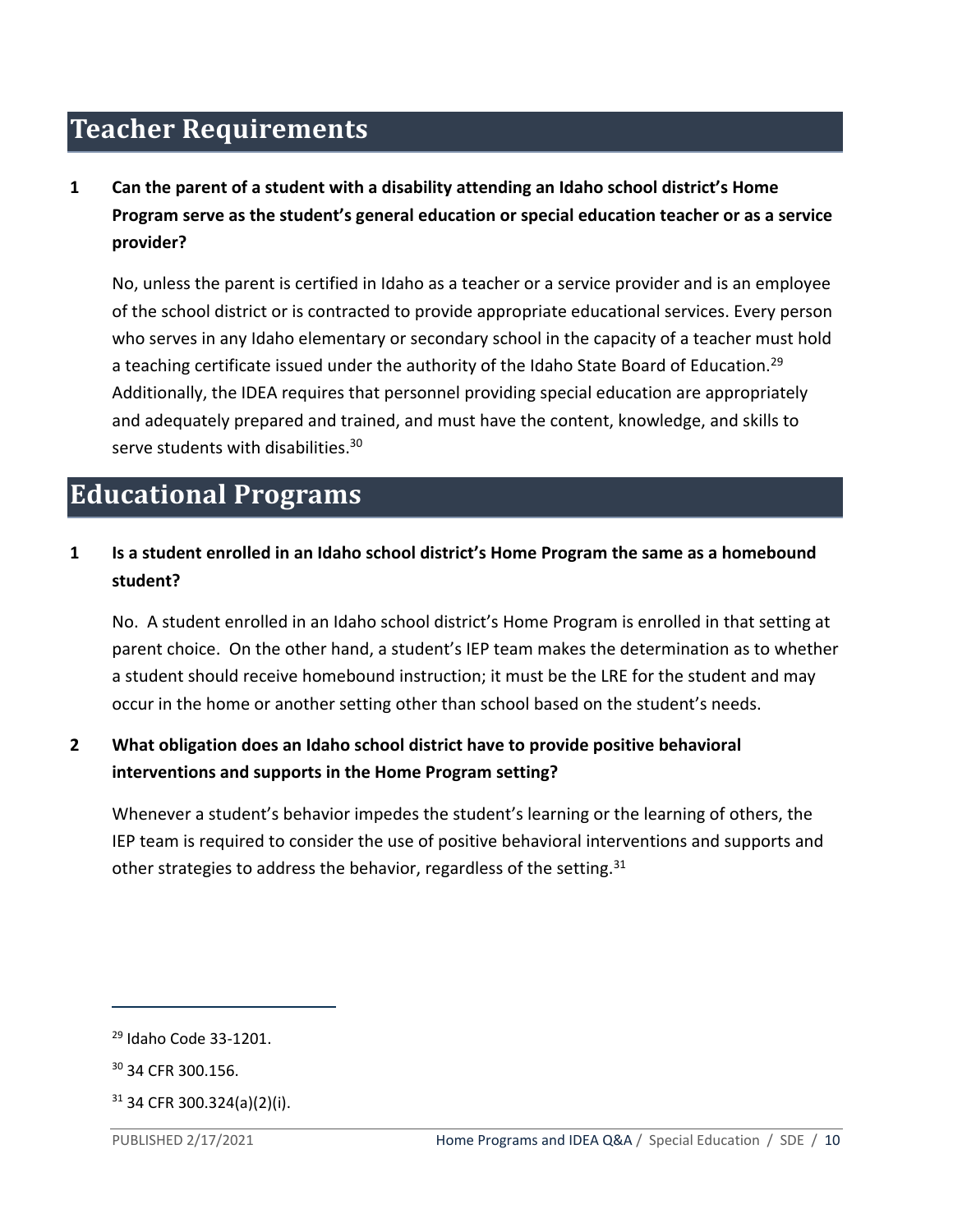**3 Can parents of a student attending an Idaho school district's Home Program choose different general education curriculum materials than what has been adopted by the Idaho State Board of Education and the school district?**

No. The Idaho State Board of Education approves the curricular materials that can be adopted by Idaho school districts. In those instances where materials are not covered by curriculum materials approved by the Idaho State Board of Education, school districts follow their own policies for adoption in subject areas offered by the district.<sup>32</sup>

#### **4 Can an Idaho school district's Home Program require the students in attendance to meet different standards than other students in the district?**

No. All schools and programs within an Idaho school district are required to deliver a core of instruction and advisement programs for each student. Students are required to meet standards established locally (at a minimum, the standards of the State of Idaho) through rigorous accountability, which includes challenging examinations, demonstrations of achievement, and other appropriate tests and measures.<sup>33</sup>

# <span id="page-10-0"></span>**Provision of a Free Appropriate Public Education (FAPE)**

**1 Is an Idaho school district obligated to provide a FAPE to a student with a disability who enrolls in its Home Program?**

Yes. An Idaho school district is required to ensure that each eligible child with a disability has FAPE available, including those students attending its Home Program.<sup>34</sup>

### <span id="page-10-1"></span>**Related Services**

**1 Can an Idaho school district's Home Program only provide related services on each enrolled student's IEP virtually?**

No. The needs of each particular student, as determined by the IEP team, will determine whether related services can be provided virtually, or whether the related services need to be provided in-person.

<sup>32</sup> IDAPA 08.02.03.128.

<sup>33</sup> IDAPA 08.02.03.

<sup>34</sup> 34 CFR 300.101 and 300.17.